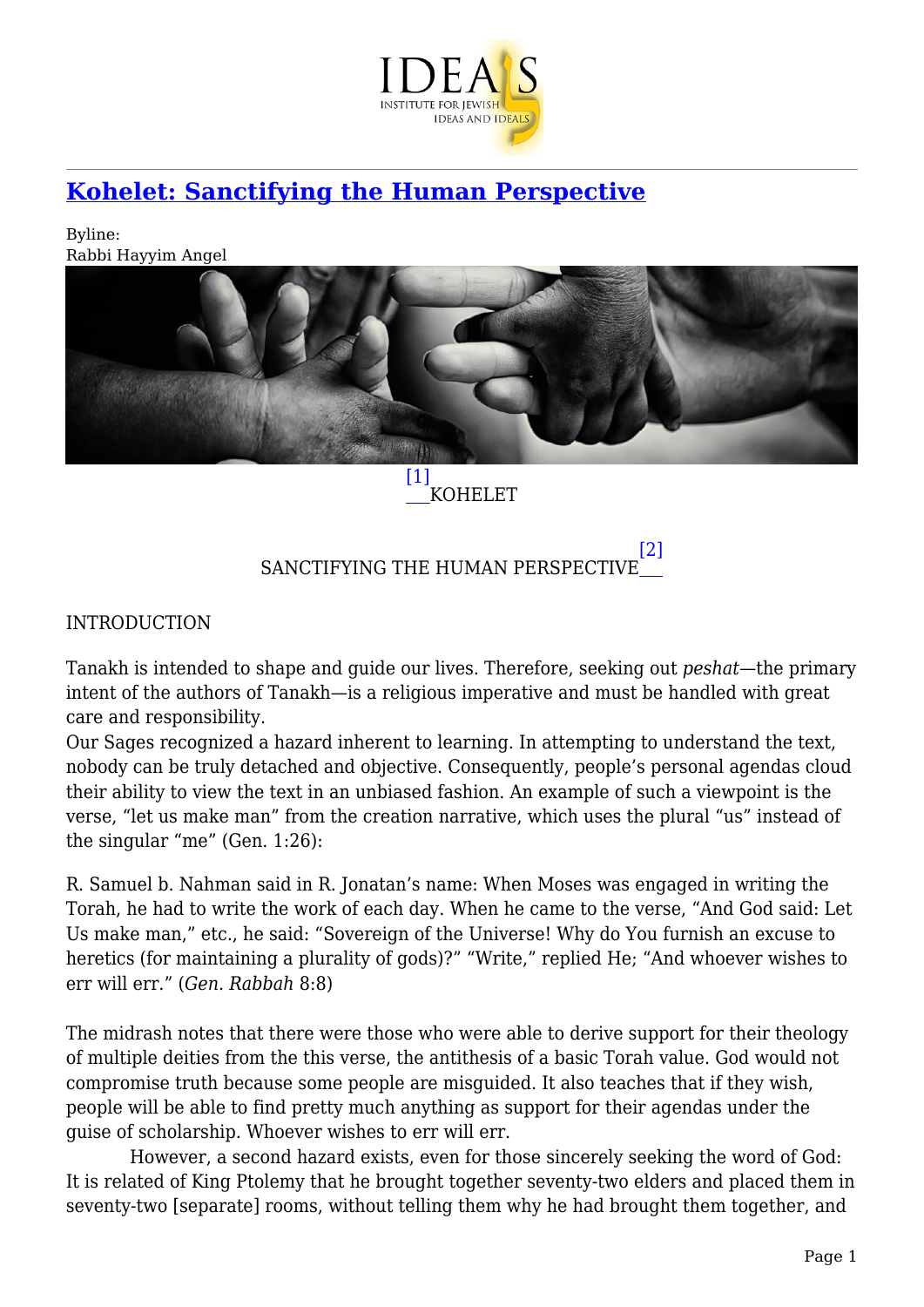

he went in to each one of them and said to him, Translate for me the Torah of Moses your master. God then prompted each one of them and they all conceived the same idea and wrote for him, God created in the beginning, I shall make man in image and likeness. (*Megillah* 9a)

This narrative reflects the concern that by popularizing the Torah through translation, less learned people may inadvertently derive the wrong meaning from the "plural" form of "Let *Us* make man." For this anticipated audience, God inspired the elders to deviate from the truth and translate with the singular form so that unwitting people would not err. While this educational discussion is central to all Tanakh, Ecclesiastes probably concerned our Sages and later commentators more than any other biblical book. By virtue of its inclusion in Tanakh, Ecclesiastes' teaching becomes truth in our tradition. Regarding any book of Tanakh, if there are those who wish to err in the conclusions they draw, they will do so. However, our Sages worried that Ecclesiastes might cause even the most sincerely religious people to draw conclusions antithetical to the Torah, thereby causing greater religious harm than good. and consequently they considered censoring it from Tanakh: R. Judah son of R. Samuel b. Shilat said in Rav's name: The Sages wished to hide the Book of Ecclesiastes, because its words are self-contradictory; yet why did they not hide it? Because its beginning is religious teaching and its end is religious teaching. (*Shabbat* 30b)

Our Sages discerned *internal* contradictions in Ecclesiastes, but they also worried that Ecclesiastes contained *external* contradictions, that is, verses that appear to contradict the values of the Torah. They addressed this alarming prospect by concluding that since Ecclesiastes begins and ends with religiously appropriate teachings, those verses set the tone for the remainder of its contents. If one reaches anti-Torah conclusions from Ecclesiastes, it means that something was read out of context. A striking illustration of this principle is a midrashic teaching on Ecclesiastes 11:9. The verse reads: O youth, enjoy yourself while you are young! Let your heart lead you to enjoyment in the days of your youth. Follow the desires of your heart and the glances of your eyes—but know well that God will call you to account for all such things.

#### To which our Sages respond:

R. Benjamin b. Levi stated: The Sages wanted to hide the Book of Ecclesiastes, for they found in it ideas that leaned toward heresy. They argued: Was it right that Solomon should have said the following: O youth, enjoy yourself while you are young! Let your heart lead you to enjoyment in the days of your youth (Ecc. 11:9)? Moshe said, So that you do not follow your heart and eyes (Num. 15:39), but Solomon said, Follow the desires of your heart and the glances of your eyes (Ecc. 11:9)! What then? Is all restraint to be removed? Is there neither justice nor judge? When, however, he said, But know well that God will call you to account for all such things (Ecc. 11:9), they admitted that Solomon had spoken well. (*Lev. Rabbah* 28:1; cf. *Ecc. Rabbah* 1:3)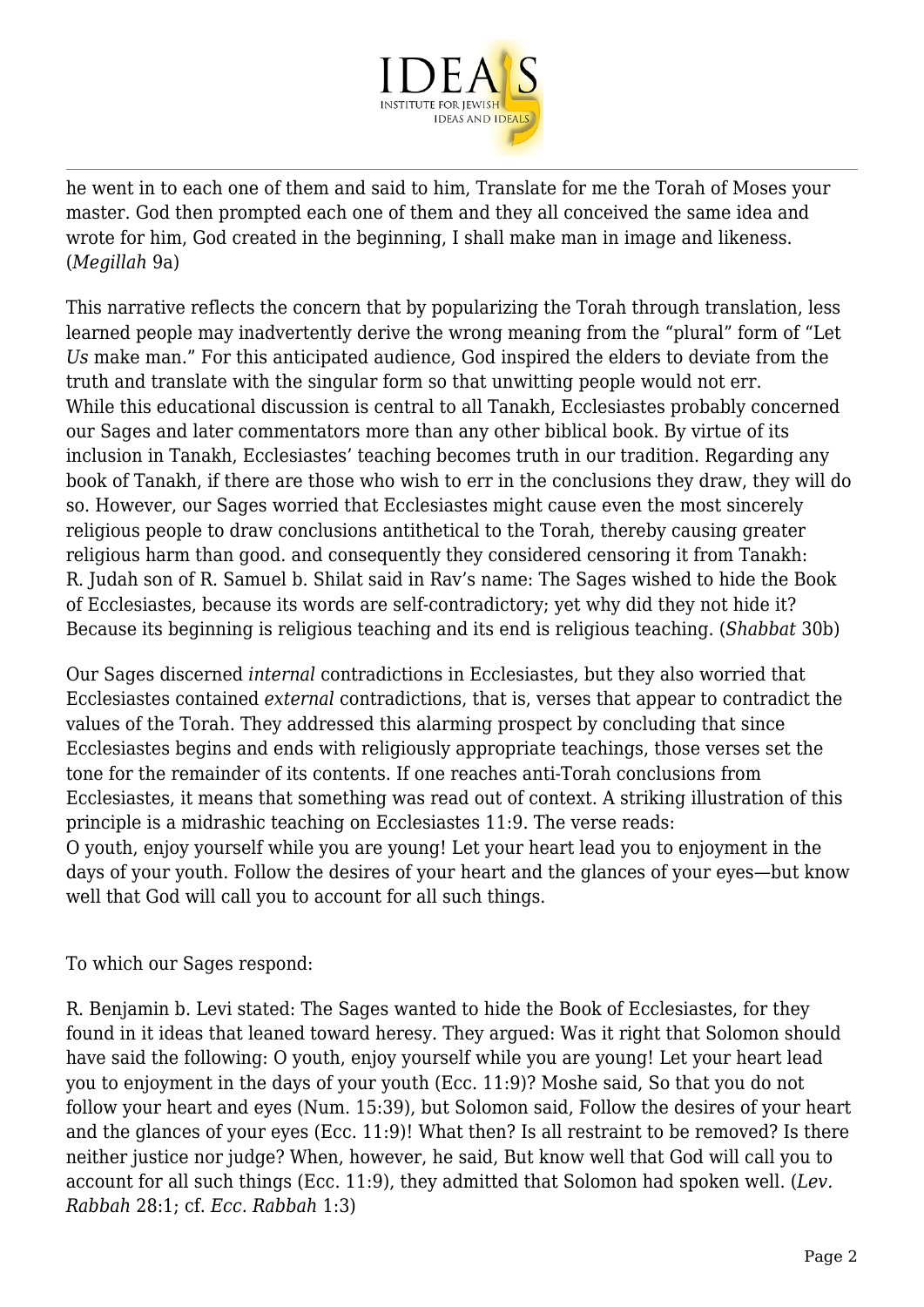

Were our Sages genuinely worried about people not reading the second half of a verse and consequently adopting a hedonistic lifestyle? Based on the midrashic method of reading verses out of their natural context, this verse likely posed a more serious threat in their society than it would for a *pashtan* who reads verses in context. The best defense against such egregious errors always is good *peshat*. This chapter will briefly consider the challenges of learning *peshat* in Ecclesiastes, and then outline a means of approaching Ecclesiastes as the unique book it is.

#### METHODOLOGICAL CONSIDERATIONS

 At the level of *derash*, many of our Sages' comments on Ecclesiastes appear to be speaking about an entirely different book, one that is about Torah. The word "Torah" never appears in Ecclesiastes. Such midrashim appear to be radically reinterpreting Ecclesiastes to make it consistent with the rest of Tanakh. Similarly, many later commentators, including those generally committed to *peshat*, sometimes follow this midrashic lead of radical reinterpretation of the verses they find troubling.

 This approach is rooted in the dual responsibility of our commentators. As scholars, they attempt to ascertain the original intent of the biblical text. However, they also are students and teachers of Jewish tradition. Their educational sensitivities often enter the interpretive arena, particularly when the surface reading of Ecclesiastes appears to threaten

traditional values. [\[3\]](#page--1-0)

 For example, Kohelet opens by challenging the enduring value of the two leading manifestations of human success: wealth and wisdom. That Kohelet focuses on the ephemerality of wealth and physical enjoyment is not surprising, but his focus on the limitations and vulnerability of wisdom is stunning:

For as wisdom grows, vexation grows; to increase learning is to increase heartache. (1:18)

Sforno is so uncomfortable with this indictment of wisdom that he reinterprets the verse as referring to the ostensible wisdom of heretics. I often wonder if the *parshan* himself believes that a suggestion of this nature is *peshat*, that is, does he assume that Kohelet cannot possibly intend what he appears to be saying; or is he reinterpreting primarily to deflect such teachings from a less learned readership, as did the authors of the Septuagint in the Talmudic passage

#### cited above. [\[4\]](#page--1-0)

Some commentators attempt to resolve certain internal and external contradictions in Ecclesiastes by attributing otherwise troubling (to these commentators) statements to other people—generally evil people or fools. Take, for example, one of Kohelet's most life-affirming declarations:

Go, eat your bread in gladness, and drink your wine in joy; for your action was long ago approved by God. Let your clothes always be freshly washed, and your head never lack ointment. Enjoy happiness with a woman you love all the fleeting days of life that have been granted to you under the sun—all your fleeting days. For that alone is what you can get out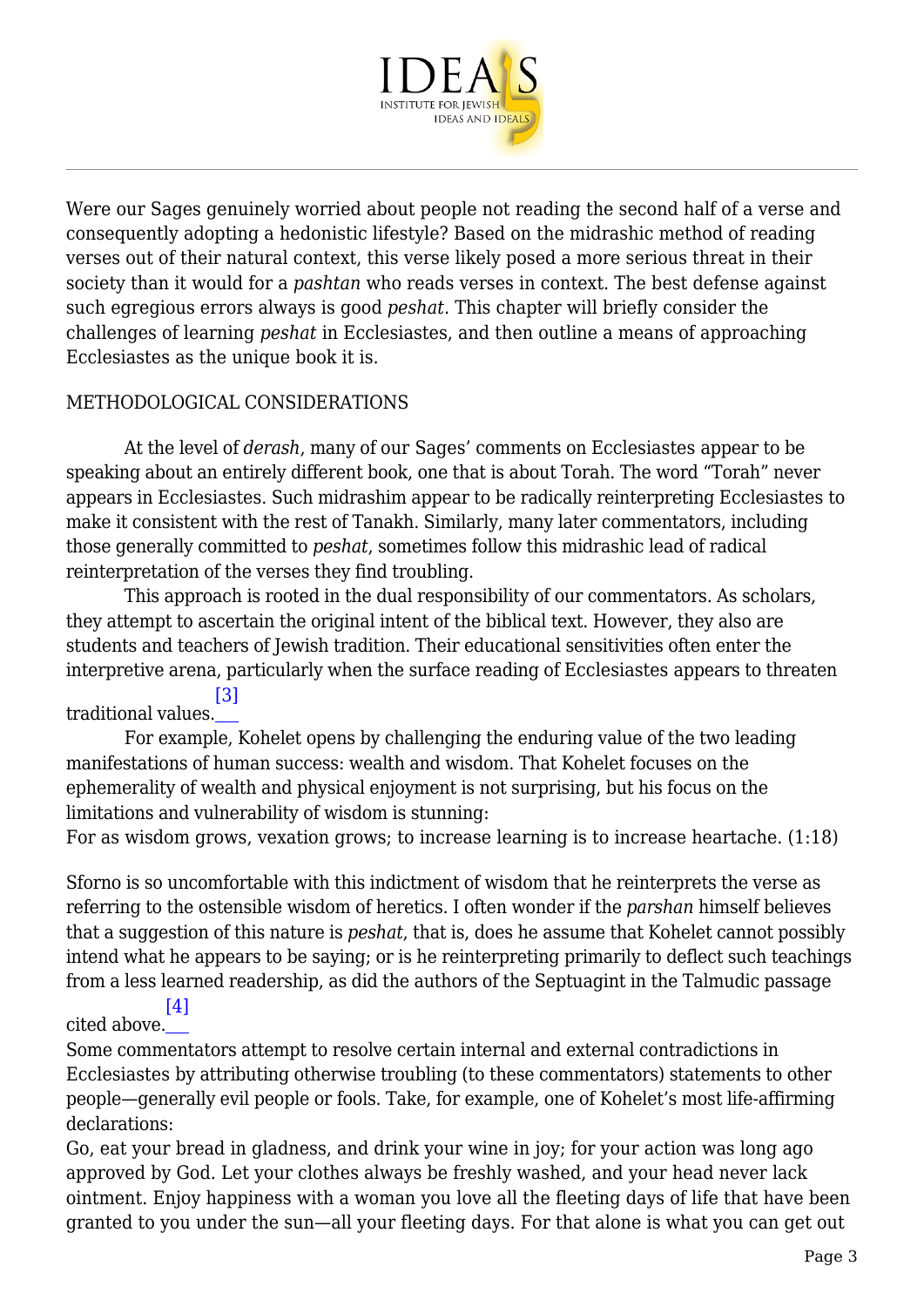

of life and out of the means you acquire under the sun. (9:7-9)

Ibn Ezra—the quintessential *pashtan*—writes, "This is the folly that people say in their hearts." Ibn Ezra maintains that Kohelet's own view is the opposite of what this passage [\[5\]](#page--1-0)

says. However, such attempts to escape difficult verses appear arbitrary. Nothing in the text signals a change in speaker (particularly if Kohelet wishes to reject that speaker's views),

leaving decisions of attribution entirely in the hands of the commentator. [\[6\]](#page--1-0)

 Commentators also devote much energy to reconciling the internal contradictions of Ecclesiastes. See, for example, the lengthy discussions of Ibn Ezra (on 7:3) and Mordechai Zer-Kavod (introduction in *Da'at Mikra*, pp. 24-33). Some reconciliations are more textually convincing than others. Regardless, it is critical to ask why there are so many contradictions in [\[7\]](#page--1-0)

the first place. That so many strategies were employed to bring Ecclesiastes in line with the rest of Tanakh and with itself amply demonstrates that this Megillah is unusual. Ecclesiastes needs to be understood on its own terms rather than being reinterpreted away. *Pashtanim* also developed a methodology for confronting Ecclesiastes' challenges directly, as will be

discussed presently. [\[8\]](#page--1-0)

#### ATTEMPTING A *PESHAT* READING: GUIDELINES

 In order to approach Ecclesiastes, we must consider a few of its verifiable features. Ecclesiastes is written about life and religious meaning in this world. The expression *tahat hashemesh* (beneath the sun) appears twenty-nine times in Ecclesiastes, and nowhere else in the rest of Tanakh. *Tahat ha‑shamayim* (under heaven) appears three additional times, and Rashi [\[9\]](#page--1-0)

and Rashbam maintain that this expression is synonymous with *tahat ha‑shemesh*. In the same vein, people are called *ro'ei ha-shemesh* (those who behold the sun) in 7:11. The word *ani* (I) appears twenty-nine times, and its appearance is not grammatically necessary. The emphasis on *tahat ha-shemesh* demonstrates a this-worldly perspective, while the repetition of the word *ani* highlights the personal nature of the presentation. Michael V. Fox notes the difference between how 1:12-14 is written:

I, Kohelet, was king in Jerusalem over Israel. I set my mind to study and to probe with wisdom all that happens under the sun.—An unhappy business that, which God gave men to be concerned with! I observed all the happenings beneath the sun, and I found that all is futile and pursuit of wind.

Fox then imagines how these verses could have been written without the focus on the personal narrative:

Studying and probing with wisdom all that happens under the sun is an unhappy business, which God gave men to be concerned with! All the happenings beneath the sun are futile and pursuit of wind.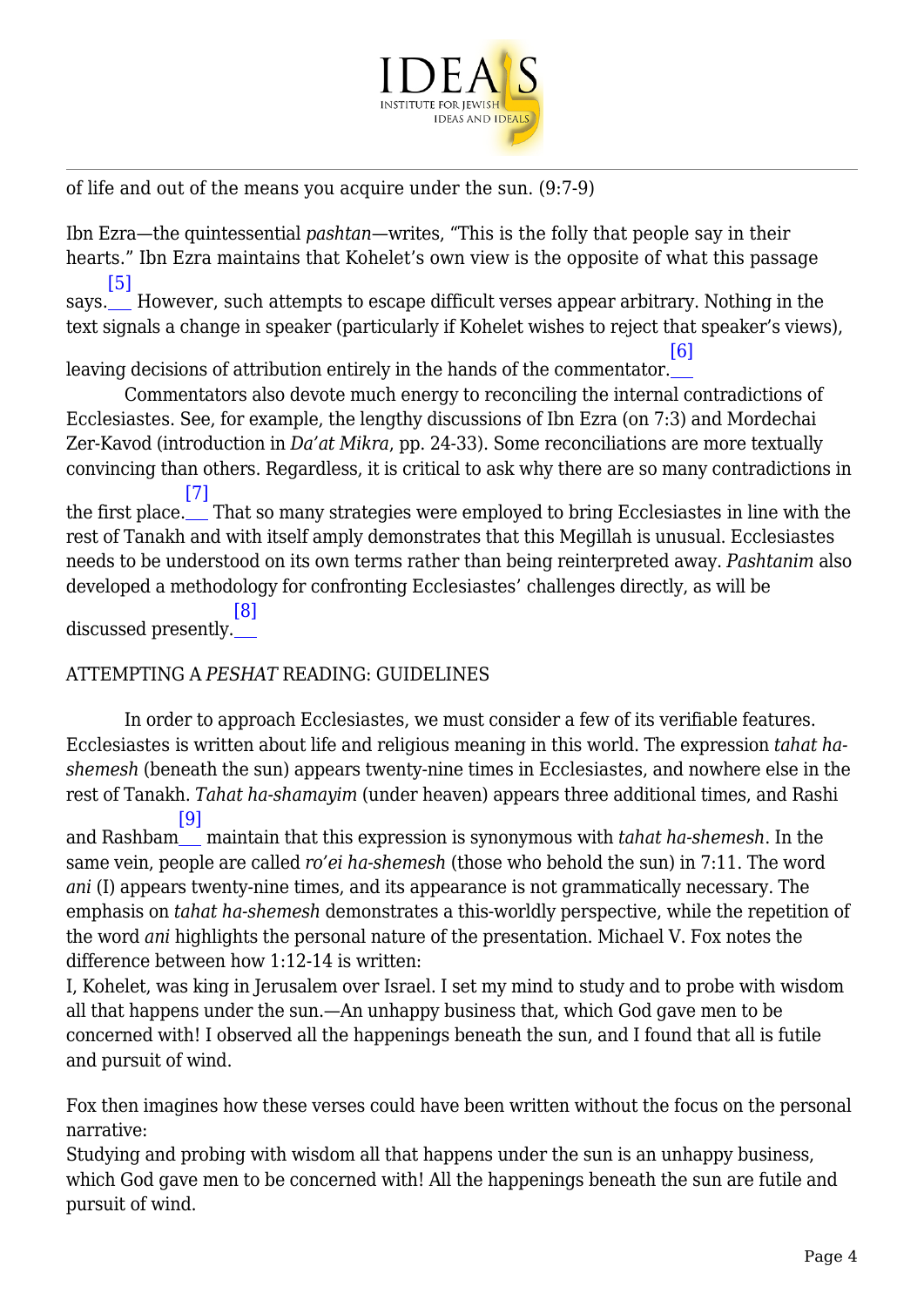

Without the personal reflections that are central to Kohelet's thought, we are left with a series of dogmatic pronouncements. Kohelet's presentation invites readers into his mind as he goes

[\[10\]](#page--1-0)

through a personal struggle and process of reflection.

 Given this starkly anthropocentric perspective, Ecclesiastes *should* reflect different perspectives than the theocentric viewpoint of revealed prophecy. All people perceive the same reality that Kohelet does. On the basis of this observation, R. Simeon ben Manasia maintained that Ecclesiastes was not inspired altogether:

R. Simeon ben Manasia says: The Song of Songs defiles the hands because it was composed with divine inspiration. Ecclesiastes does not defile the hands because it is only Solomon's

wisdom. (Tosefta *Yadayim* 2:14)  $[11]$ 

Though his minority view was rejected by our tradition (which insists that Ecclesiastes is divinely inspired), Ecclesiastes is written from the perspective of human wisdom.

 The word *adam* appears forty-nine times in Ecclesiastes, referring to all humanity (except for one instance in 7:28, which refers specifically to males). Kohelet speaks in a universal language and does not limit its discourse to a Jewish audience. Torah and other specifically Jewish themes do not appear in Ecclesiastes, which focuses on more universal *hokhmah* (wisdom) and *yirat Elokim* (fear of God).

 Similarly, God's personal name—the Tetragrammaton—never appears in Ecclesiastes. Only the generic name Elokim appears (forty times), signifying both the universalistic discourse of Ecclesiastes and also a distant, transcendant Deity, rather than a close and personal relationship with God. In Ecclesiastes, God appears remote, and it is impossible to fathom His means of governing the world. For example, Kohelet warns: Keep your mouth from being rash, and let not your throat be quick to bring forth speech before God. For God is in heaven and you are on earth; that is why your words should be few. (5:1)

Since God is so infinitely superior, there is no purpose and much harm in protesting against God (cf. 3:11; 7:13-14). Moreover, Kohelet never speaks directly to God; he speaks *about* God and the human condition in a sustained monologue to his audience.

 Tying together these strands of evidence, Rabbi Naftali Tzvi Yehudah Berlin (Netziv) attempts to explain why Ecclesiastes is read (primarily by Ashkenazim ) on Sukkot: [\[12\]](#page--1-0) It is written in Zechariah chapter 14 that in the future the nations of the world will come [to Jerusalem] on Hol HaMo'ed Sukkot to bring offerings…. And this was the custom in King Solomon's time. This is why Solomon recited Ecclesiastes on Hol HaMo'ed Sukkot in the presence of the wise of the nations…. This is why it contains only the name Elokim, since [non-Jews] know only that Name of God. (*Harhev Davar* on Num. 29:12)

Needless to say, this means of justifying a custom is anachronistic from a historical vantage point. Nonetheless, Netziv's keen perception of Kohelet's addressing all humanity with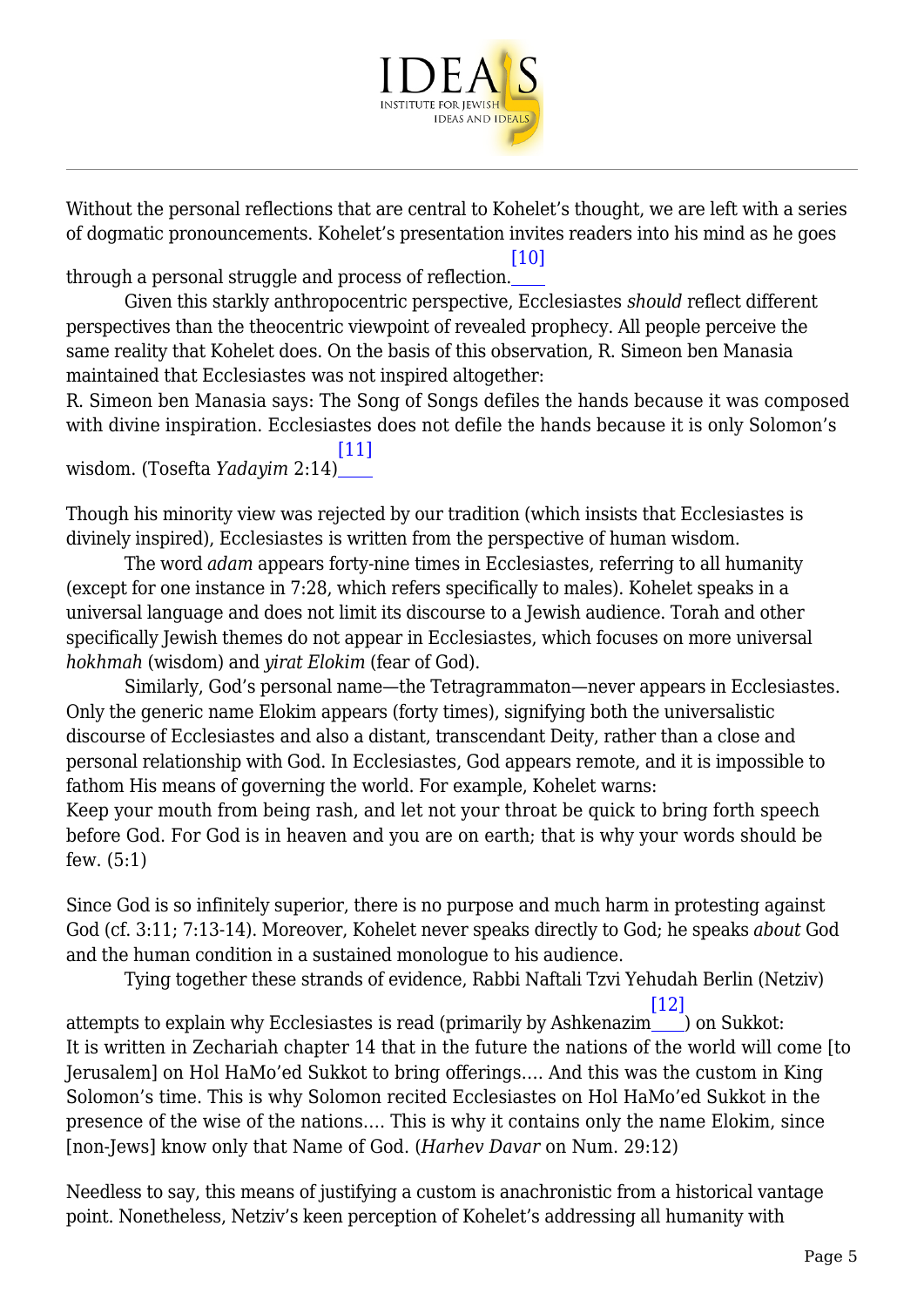

universal religious wisdom captures the unique flavor of this book.

 From a human perspective, life is filled with contradictions. Ecclesiastes' textual contradictions reflect aspects of the multifaceted and often paradoxical human condition. Significantly, Ecclesiastes' inclusion in Tanakh and its consideration as a divinely inspired book elevates human perception into the realm of the sacred, joining revelation and received wisdom as aspects of religious truth.

 While Ecclesiastes contains truth, it is but one aspect of truth rather than the whole truth. For example, Kohelet considers oppression an unchangeable reality: I further observed all the oppression that goes on under the sun: the tears of the oppressed, with none to comfort them; and the power of their oppressors—with none to comfort them. Then I accounted those who died long since more fortunate than those who are still living; and happier than either are those who have not yet come into being and have never witnessed the miseries that go on under the sun. (4:1-3)

Kohelet never calls on God to stop this oppression, nor does he exhort society to stop it. He simply laments that human history repeats itself in an endless cycle of oppression. Kohelet sets this tone in 1:4-7 by analogizing human existence to the cyclical patterns in nature (Ibn Ezra).

 In contrast, prophecy is committed to changing society so that it ultimately matches the ideal messianic vision. While a human perspective sees only repetitions of errors in history, prophecy reminds us that current reality need not mimic past history.

 Kohelet grapples with the realities that wise/righteous people do not necessarily live longer or more comfortable lives than the foolish/wicked and that wisdom itself is limited and fallible:

Here is a frustration that occurs in the world: sometimes an upright man is requited according to the conduct of the scoundrel; and sometimes the scoundrel is requited according to the conduct of the upright. I say all that is frustration…. For I have set my mind to learn wisdom and to observe the business that goes on in the world—even to the extent of going without sleep day and night—and I have observed all that God brings to pass. Indeed, man cannot guess the events that occur under the sun. For man tries strenuously, but fails to guess them; and even if a sage should think to discover them he would not be able to guess them. (8:14-17)

Kohelet maintains both sides of the classical conflict: God is just, but there are injustices manifested in the real world. While Kohelet cannot solve this dilemma, he discovers a productive response. Once a person can accept that the world appears unfair, one can realize that everything is a gift from God rather than a necessary consequence for [\[13\]](#page--1-0)

righteousness. We ultimately cannot fathom how God governs this world, but we can fulfill our religious obligations and grow from all experiences. Wisdom always is preferred to [\[14\]](#page--1-0)

folly, even though wisdom is limited and the wise cannot guarantee themselves a more  $[15]$ 

comfortable life than fools, and everyone dies regardless.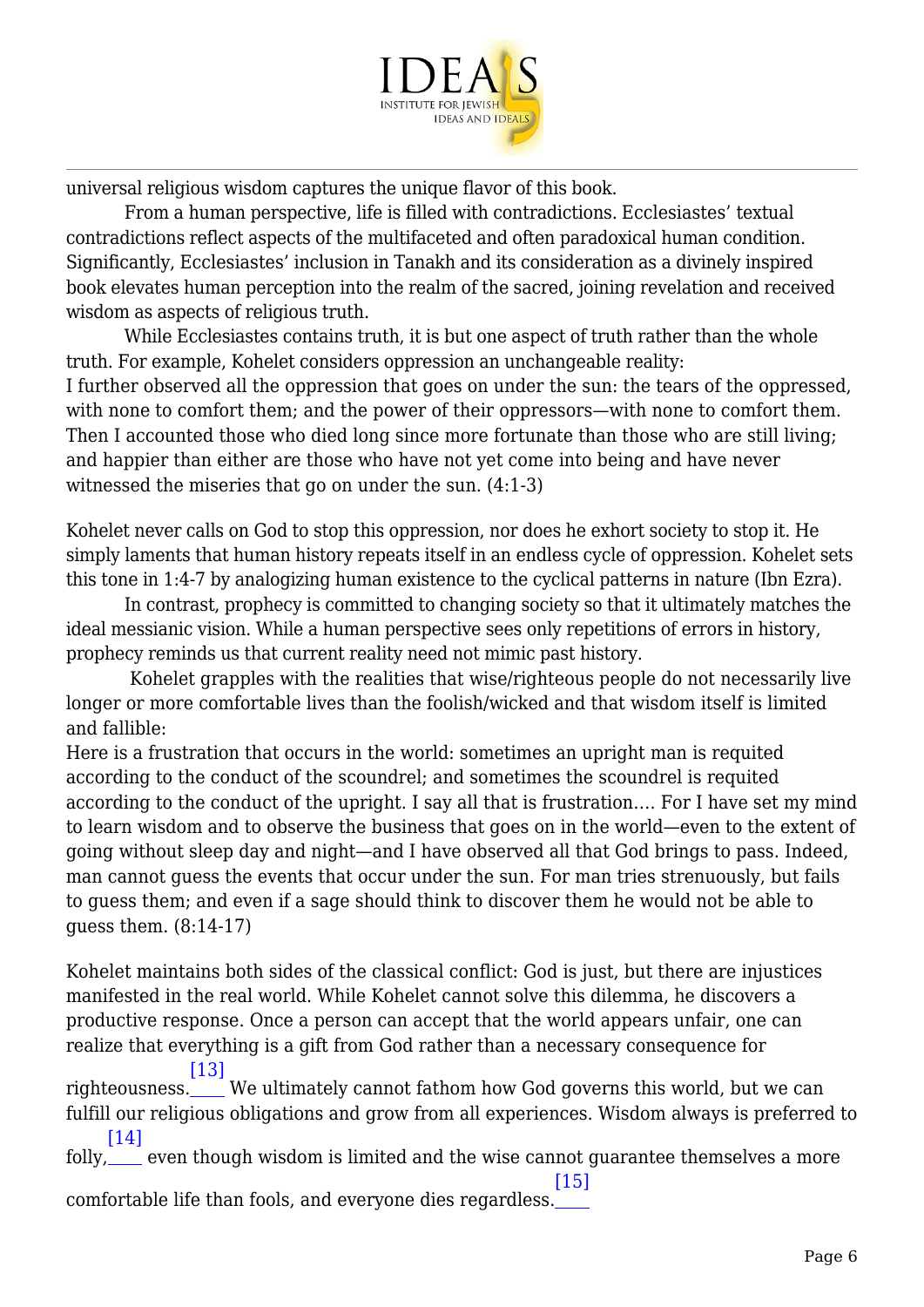

On a deeper level, the human psyche is profoundly attracted to being godlike. This tendency lies at the heart of the sins of Eve (Gen. 3:5, 22) and the builders of the Tower of Babel (Gen. [\[16\]](#page--1-0)

11:1-9). Kohelet blames God for creating us with this desire while limiting us, rendering this innate drive impossible (7:14; cf. Rashbam, Ibn Ezra on 1:13). Confrontation with our own limitations leads to the extreme frustration manifest in Ecclesiastes. However, once we can accept that we cannot be God, this realization should lead to humility and awe of God: He brings everything to pass precisely at its time; He also puts eternity in their mind, but without man ever guessing, from first to last, all the things that God brings to pass. Thus I realized that the only worthwhile thing there is for them is to enjoy themselves and do what is good in their lifetime; also, that whenever a man does eat and drink and get enjoyment out of all his wealth, it is a gift of God. I realized, too, that whatever God has brought to pass will recur evermore: Nothing can be added to it and nothing taken from it—and God has

brought to pass that men revere Him. (Ecc. 3:11-14)  $[17]$ 

Michael V. Fox summarizes Ecclesiastes' purpose as follows:

When the belief in a grand causal order collapses, human reason and self-confidence fail with it. This failure is what God intends, for after it comes fear, and fear is what God desires (3:14). And that is not the end of the matter, for God allows us to build small meanings from the shards of reason. [\[18\]](#page--1-0)

While Kohelet challenges us at every turn, he simultaneously provides us the opportunity to find meaning beneath the unsolvable dilemmas.

Similarly, the universality of death tortures Kohelet. Once Kohelet accepts the reality of death, however, he concludes that it is preferable to attend funerals rather than parties, since focusing on our mortality will encourage us to live a more meaningful life: It is better to go to a house of mourning than to a house of feasting; for that is the end of every man, and a living one should take it to heart. (7:2, cf. Rashbam)

Rabbi Joseph B. Soloveitchik expands on this idea, and says that it is not that there can only be meaning in life if there is death:

The finite experience of being arouses man's conscience, challenges him to accomplish as much as possible during his short life span. In a word, finiteness is the source of morality…. For orgiastic man, time is reduced to one dimension; only the present moment counts. There is

no future to be anticipated, no past to be remembered. [\[19\]](#page--1-0)

Certain paradoxes and limitations are inherent to human existence, and not even the wisest of all men can make them disappear. Instead, Kohelet teaches us how to confront these challenges honestly and then embark on a process of intense existential frustration that ultimately leads to a greater recognition of the infinite gap between ourselves and God, leading in turn to humility and fear of God, leading in turn to living more religiously in every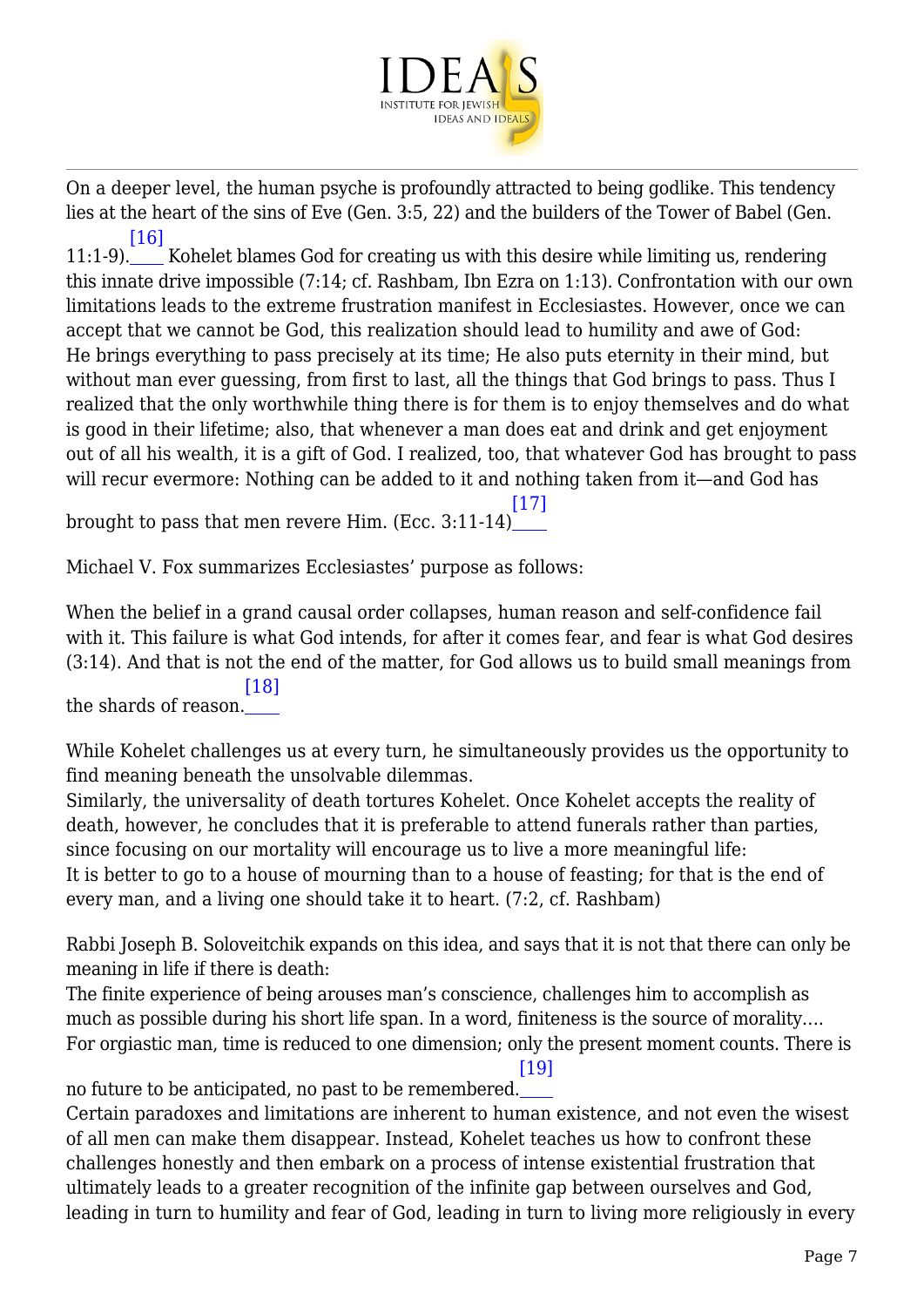

#### sense. [\[20\]](#page--1-0)

#### **CONCLUSION**

A further word: Because Kohelet was a sage, he continued to instruct the people. He listened and tested the soundness (*izzen ve-hikker*) of many maxims. (12:9) Kohelet relentlessly challenges received wisdom rather than blindly accepting it. This process is accompanied by formidable dangers and responsibilities; but ignoring that pursuit comes with even greater dangers. Kohelet never abandons his beliefs nor his normative sense of what all God-fearing people should do; yet he also never abandons nor solves his questions and his struggles with human existence. By presenting this process through a personal account with inspired wisdom, he becomes the teacher of every thinking religious individual.

One midrash suggests that Solomon made the Torah accessible in a manner that nobody had done since the Torah was revealed. He taught those who were not prophets how to develop a relationship with God:

He listened and tested the soundness (*izzen ve-hikker*) of many maxims (12:9)—he made handles (*oznayim*) to the Torah…. R. Yosei said: Imagine a big basket full of produce without any handle, so that it could not be lifted, until one clever man came and made handles to it, and then it began to be carried by the handles. So until Solomon arose, no one could properly understand the words of the Torah, but when Solomon arose, all began to comprehend the Torah. (*Song of Songs Rabbah* 1:8)

Tanakh needed prophecy so that we could transcend ourselves and our limited perspectives to aspire to a more perfected self and world, and to reach out across the infinite gulf to God. Ultimately, however, it also needed Ecclesiastes to teach how to have faith from the human perspective, so that we may grow in our fear of Heaven and observe God's commandments in truth.

#### $[1]$

 $\overline{[2]}$  $\overline{[2]}$  $\overline{[2]}$  Throughout this chapter, "Ecclesiastes" refers to the name of the book, and "Kohelet" refers to the author. This chapter is adapted from Hayyim Angel, "Introduction to Kohelet: Sanctifying the Human Perspective," *Sukkot Reader* (New York: Tebah, 2008), pp. 39-54; reprinted in Angel, *Revealed Texts, Hidden Meanings: Finding the Religious Significance in Tanakh* (Jersey City, NJ: Ktav-Sephardic Publication Foundation, 2009), pp. 190-204.

## [\[3\]](#page--1-0)

 For a survey and analysis of some of the distinctions between the readings of Rashi and Rashbam on Ecclesiastes, see Robert B. Salters, "The Exegesis of Rashi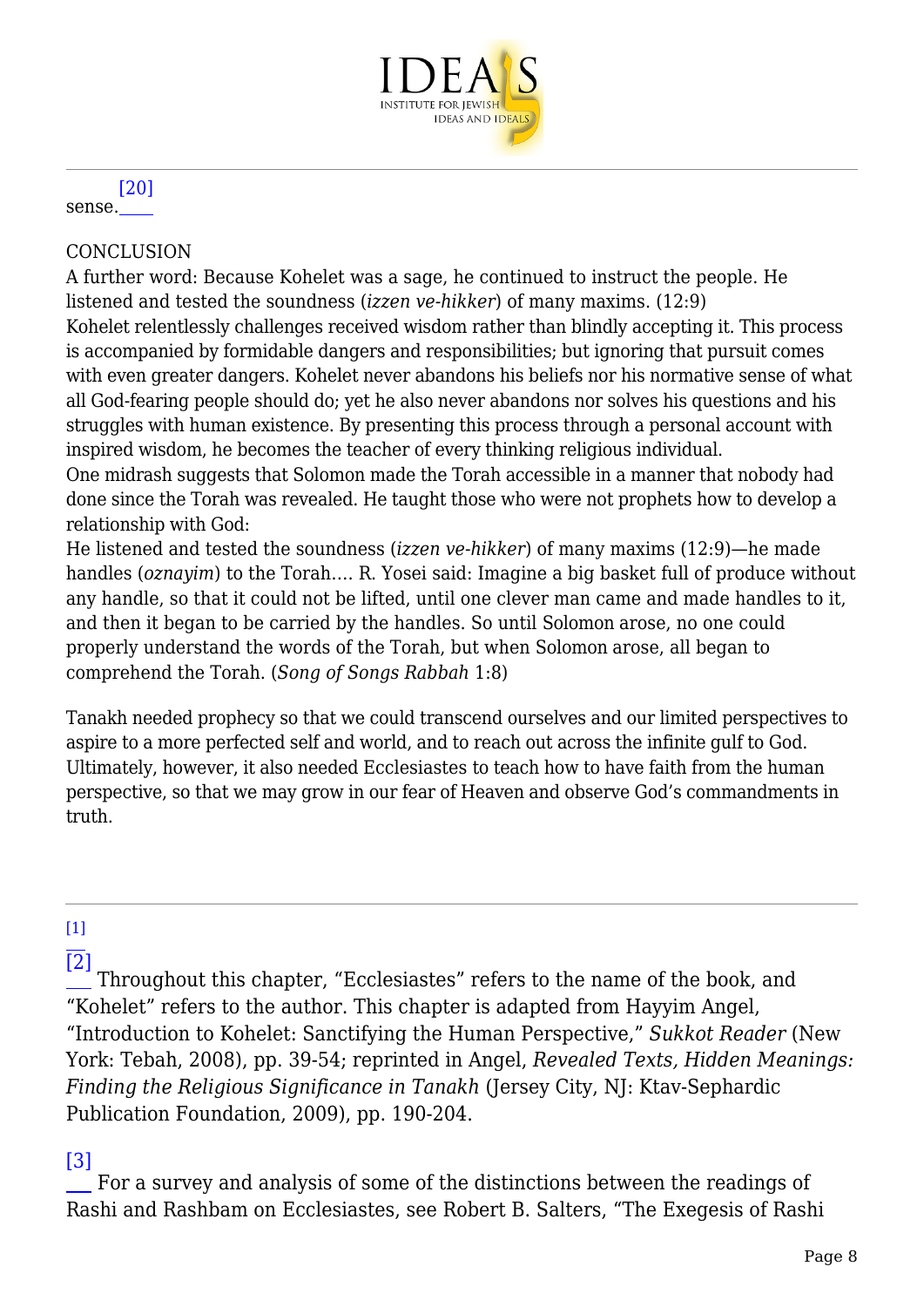

and Rashbam on *Qoheleth*," in *Rashi et la Culture Juive en France du Nord au Moyen Age*, ed. Gilbert Dahan, Gerard Nahon and Elie Nicolas (Paris: E. Peeters, 1997), pp. 151-161.

## $[4]$

 For a discussion of the interplay between text and commentary regarding the faith of Abraham, see Hayyim Angel, "Learning Faith from the Text, or Text from Faith: The Challenges of Teaching (and Learning) the Avraham Narratives," in *Wisdom from All My Teachers: Challenges and Initiatives in Contemporary Torah Education*, ed. Jeffrey Saks and Susan Handelman (Jerusalem: Urim Publications, 2003), pp. 192-212; reprinted in Angel, *Through an Opaque Lens* (New York: Sephardic Publication Foundation, 2006), pp. 127-154.

#### [\[5\]](#page--1-0)

 It should be noted that Ibn Ezra suggests an alternative interpretation for these verses. Precisely because he is so committed to *peshat*, Ibn Ezra occasionally resorts to attribution of difficult (to Ibn Ezra) verses to other speakers instead of radically reinterpreting those verses. See, e.g., Ibn Ezra on Hab. 1:1, 12; Ps. 89:1; Ecc. 3:19.

#### [\[6\]](#page--1-0)

 Beginning in the eighteenth and nineteenth centuries, some critical scholars employed the opposite tactic, i.e., that Eccelesiastes was a work that denied beliefs found elsewhere in Tanakh, and a later "Orthodox glossator" added to the text to correct those errors. One traditional rabbinic commentator—Shadal—actually adopted this argument in his commentary (published in 1860) and expressed the wish that our Sages would have banned Eccelesiastes from Tanakh. Four years after publishing his commentary, however, he fully regretted and retracted that view and expressed appreciation of Eccelesiastes' religious value. For a discussion of Shadal's initial interpretation of Eccelesiastes in light of his anti-haskalah polemics, see Shemuel Vargon, "The Identity and Dating of the Author of Eccelesiastes According to Shadal" (Hebrew), in *Iyyunei Mikra u‑Parshanut 5, Presented in Honor of Uriel Simon*, ed. Moshe Garsiel et al. (Ramat-Gan: Bar-Ilan University Press, 2000), pp. 365-384.

#### [\[7\]](#page--1-0)

 Ibn Ezra and those who followed his approach assumed that intelligent people do not contradict themselves: "It is known that even the least of the sages would not compose a book and contradict himself" (Ibn Ezra on Ecc. 7:3). However, Rabbi Joseph B. Soloveitchik considered this perspective Aristotelian. Jewish thought, in contrast, accepts dialectical understandings of humanity and halakhah (*Days of Deliverance: Essays on Purim and Hanukkah*, ed. Eli D. Clark et al. [Jersey City, NJ: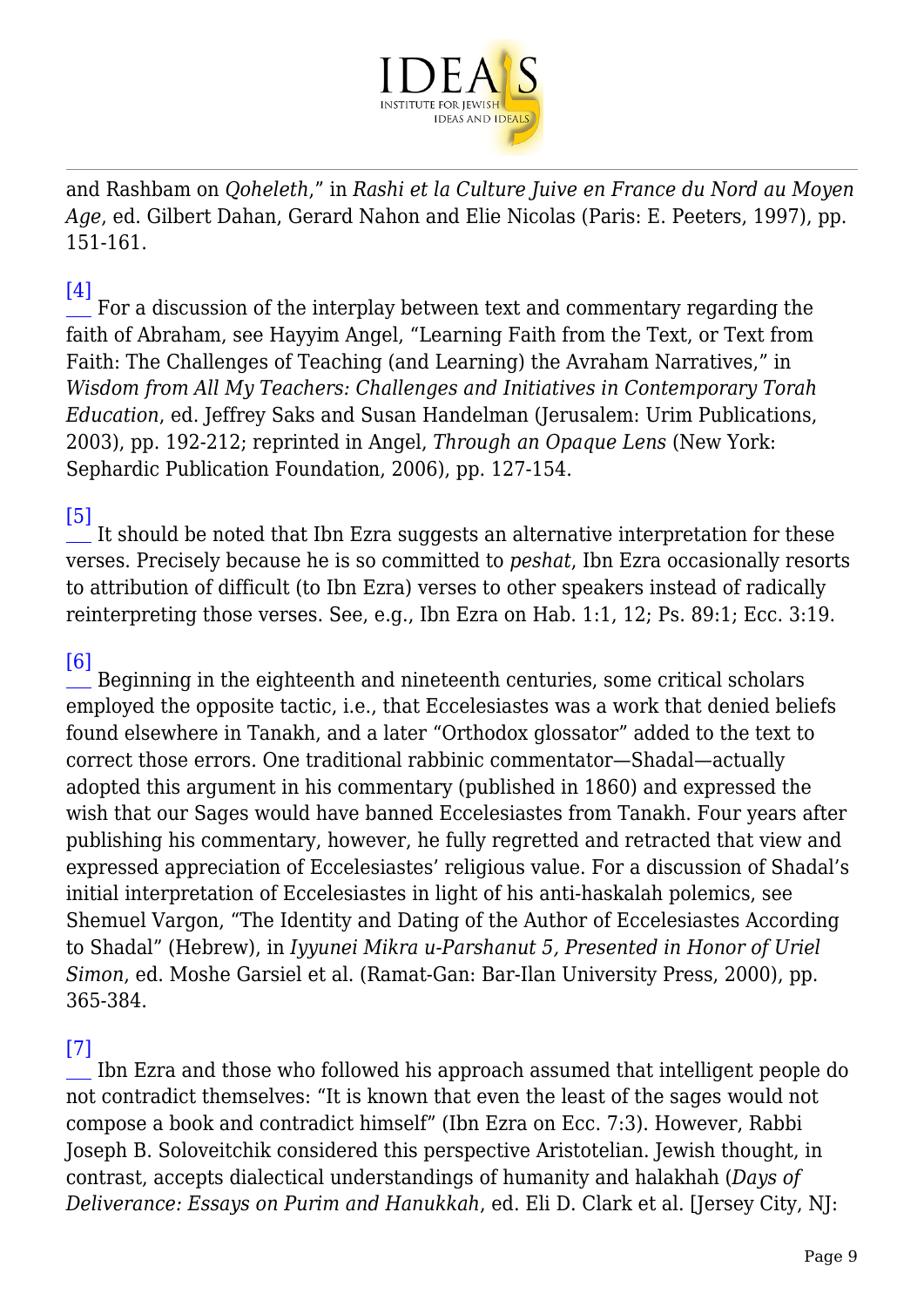

Ktav, 2007], p. 29). Cf. Michael V. Fox: "Even without systematically harmonizing the text, the reader tends to push Qohelet to one side or another, because the Western model of rational assent regards consistency as a primary test of truth. But Qohelet continues to straddle the two views of reality, wavering uncomfortably but honestly between them" (*A Time to Tear Down and a Time to Build Up: A Rereading of Ecclesiastes* [Grand Rapids: MI, Eerdmans, 1999], p. 134).

See also Shalom Carmy and David Shatz, who write that "the Bible obviously deviates, in many features, from what philosophers (especially those trained in the analytic tradition) have come to regard as philosophy… Philosophers try to avoid contradicting themselves. When contradictions appear, they are either a source of embarrassment or a spur to developing a higher order dialectic to accommodate the tension between the theses. The Bible, by contrast, often juxtaposes contradictory ideas, without explanation or apology: Ecclesiastes is entirely constructed on this principle. The philosophically more sophisticated work of harmonizing the contradictions in the biblical text is left to the exegetical literature" ("The Bible as a Source for Philosophical Reflection," in *History of Jewish Philosophy* vol. 2, ed. Daniel H. Frank & Oliver Leaman [London: Routledge, 1997], pp. 13-14).

#### [\[8\]](#page--1-0)

 See further discussions in Gavriel H. Cohn, *Iyyunim ba-Hamesh ha-Megillot* (Hebrew) (Jerusalem: Eliner Library, 2006), pp. 253-258; Fox, *A Time to Tear Down and a Time to Build Up*, pp. 1-26.

#### [\[9\]](#page--1-0)

*The commentary of R. Samuel ben Meir (Rashbam) on Qoheleth*, ed. and trans. by Sara Japhet and Robert B. Salters (Jerusalem: Magnes Press, Hebrew University; Leiden: E.J. Brill, 1985).

#### [\[10\]](#page--1-0)

 Michael V. Fox, *The JPS Bible Commentary: Ecclesiastes* (Philadelphia: Jewish Publication Society, 2004), introduction p. xvii.

#### [\[11\]](#page--1-0)

 See discussion of sacred scriptures ritually defiling the hands in Sid Z. Leiman, *The Canonization of Hebrew Scripture: The Talmudic and Midrashic Evidence* (Hamden, CT: Archon Books, 1991), pp. 104-120.

#### [\[12\]](#page--1-0)

 In Tractate *Soferim* chapter 14, the practice of reading Ecclesiastes is not mentioned when the other Megillot are. The first references to the custom of reading Ecclesiastes on Sukkot are in the prayer books of Rashi and *Mahzor Vitry* (eleventh